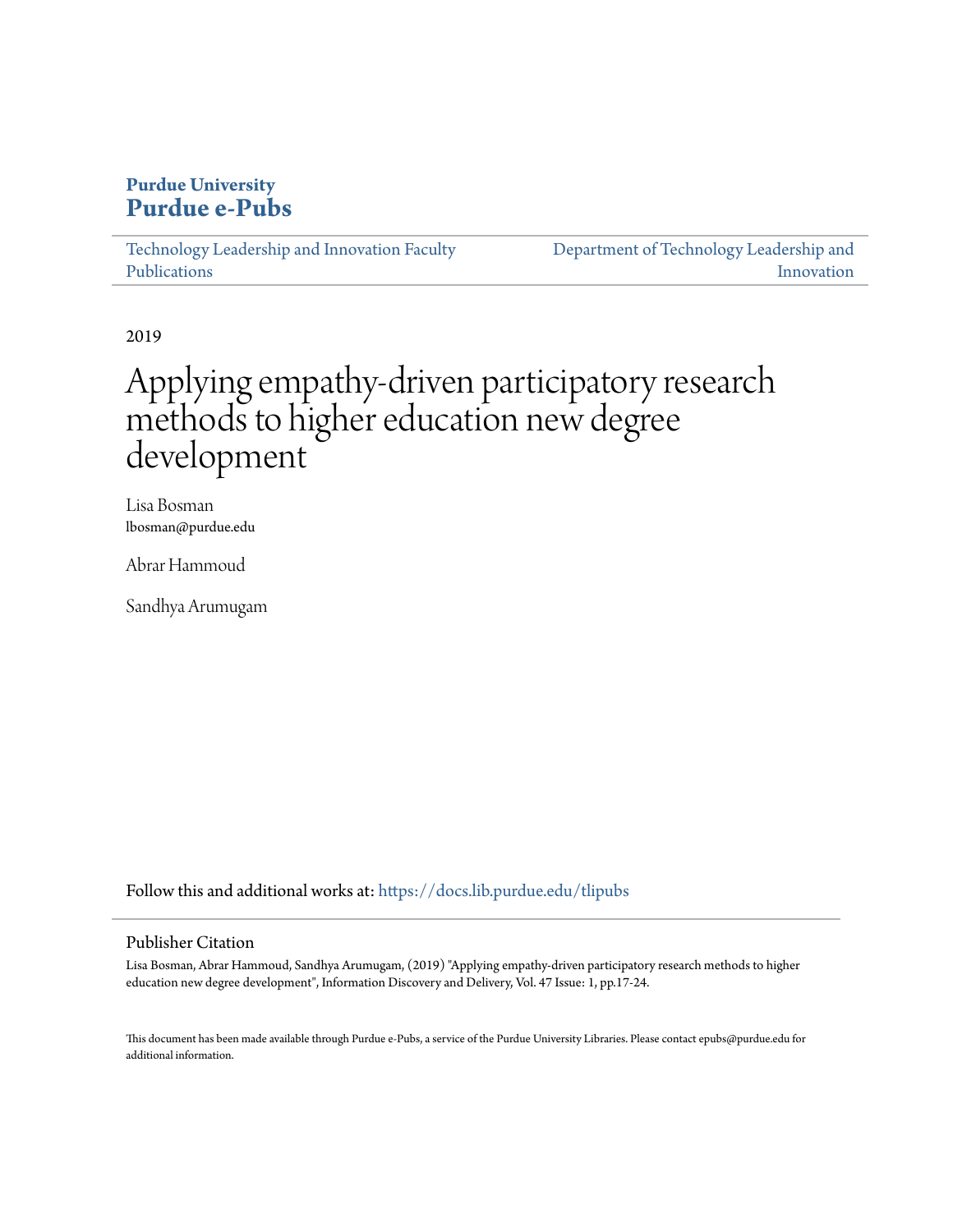#### **Applying Empathy-Driven Participatory Research Methods to Higher Education New Degree Development**

#### **Abstract**

- **Purpose:** Innovation and entrepreneurship are economic drivers promoting competition and growth among organizations throughout the world, many of which would not exist without well-established new product development processes coupled with intentional and strategic focus on research and development. New product development processes, such as the lean start-up methodology and design thinking, are well-known and thriving as a result of empirically-grounded research efforts. Unfortunately, educational institutions and educational researchers, alike, are lagging when it comes to new program/degree development processes. Although the quantity of new degree offerings has increased substantially over the past several decades (in particular for multidisciplinary, interdisciplinary, and transdisciplinary programs), limited research has been conducted to document key procedures associated with the creation of new degree programs. The purpose of this study is to show one approach to how students can be used within the new program development process.
- Methodology: This approach uses participatory research, wherein students act as researchers and actively participate in the data collection and analysis process. Under the umbrella of participatory research, the study uses photo-voice, photo-elicitation, and focus groups for collecting qualitative data.
- Findings: Results suggest that students in one transdisciplinary studies in technology program value the following key attributes: (1) learning style (agency and choice, active hands-on learning, and real-world applications) and (2) learning context (technology and design focused assignments, integration of humanities, and self-selected disciplines of interest).
- **Research Implications:** Recommendations are provided for various higher education benefactors of the user-generated data including administration, faculty, marketing, recruitment, advisors, and the students, themselves.

**Key Words:** photo-voice, new degree development, innovation, student researchers, participatory research, interdisciplinary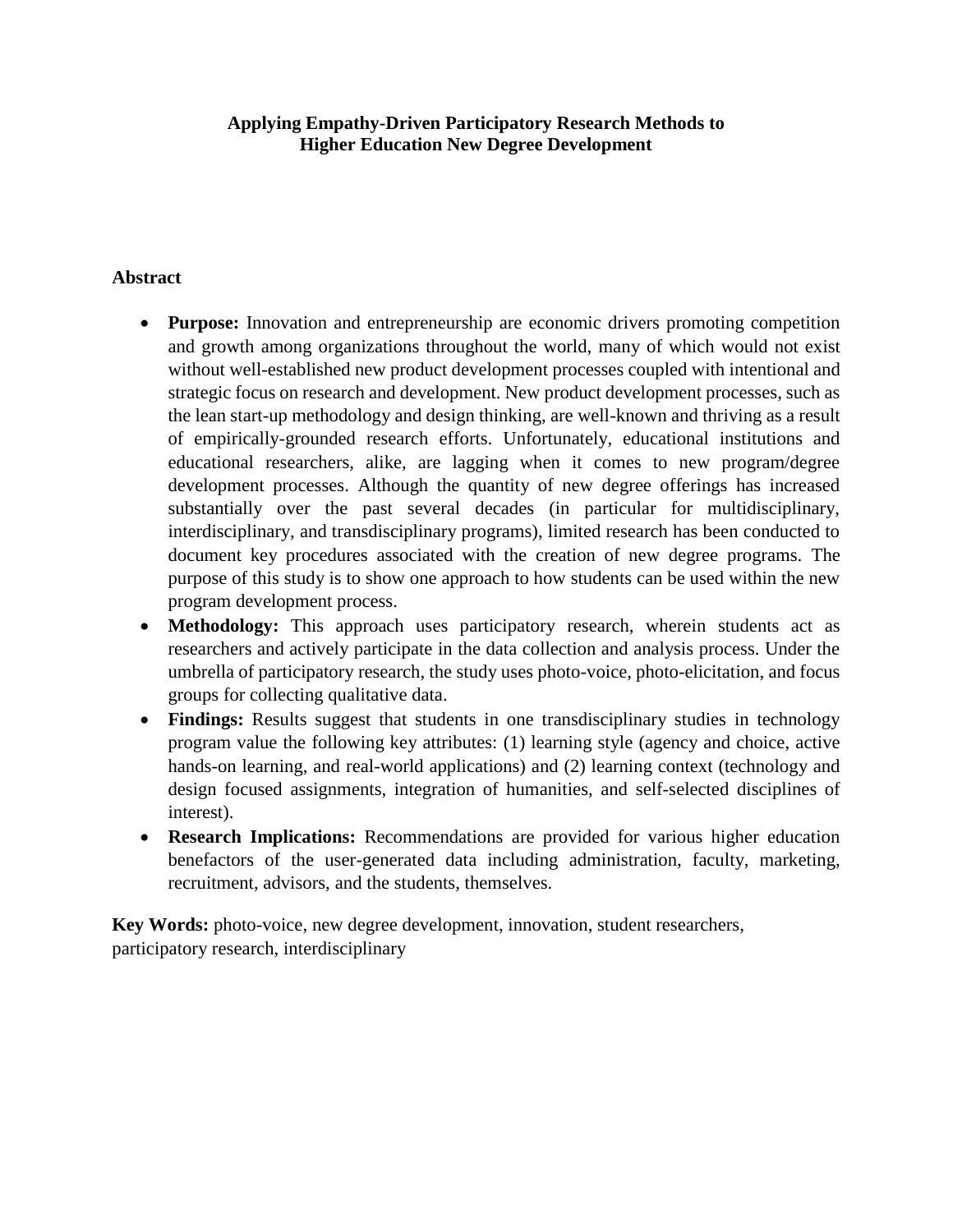#### **1. Introduction**

#### *1.1 Problem Identification*

Innovation, design, and entrepreneurship are economic drivers promoting competition and growth to many for-profit firms in the United States, none of which would exist without well-established new product development processes and an intentional and strategic focus on research and development (Brown, 2009, Drucker, 1998). New product development processes, such as the lean start-up methodology and design thinking, are well known and thriving due to the vast amount of empirically-grounded research (Sattayaraksa and Boon-Itt, 2016, Colombo et al., 2015).

Unfortunately, educational institutions and researchers, alike, are lagging when it comes to new program/degree development processes. Although the quantity of new degree offerings has increased substantially over the past several decades (in particular for multidisciplinary, interdisciplinary, and transdisciplinary programs), limited research has been conducted to document key procedures associated with the creation of new programs (Knight et al., 2013). Fortunately, many new program development concepts can be inferred from the established new product development processes (Sweet et al., 2017), such as gaining empathy in the humancentered design process. Yet, due to the many stakeholders involved in starting a new program (e.g., administration, faculty, staff, students, industry) and the many facets differentiating higher education from its industry counterparts, research and guidance is necessary for educational institutions to effectively and efficiently develop and/or improve cross-disciplinary, value-added academic programs.

#### *1.2 Prior Approaches to Solving the Problem*

Although limited processes and procedures are available to higher education showing how new program development should be done, there is a wealth of literature describing why new program development is important, especially for new multidisciplinary, interdisciplinary, and transdisciplinary programs, providing oversight about the benefits to developing new programs.

A number of studies are available which identify advantages to students who participate in multidisciplinary, interdisciplinary, and transdisciplinary programs. Students develop higher levels of cognitive processing and critical thinking (Ivanitskaya et al., 2002), report positive attitudes toward literacy (Lattuca et al., 2017), improve research skills (Cowden and Santiago, 2016)and display high levels of teamwork and leadership skills (Mars, 2015). This is by no means accidental. Instead, a recent study by Borrego and Newswander (2010) suggests faculty are intentional about improving specific student learning outcomes when developing new multidisciplinary, interdisciplinary, and transdisciplinary programs. The authors conducted a content analysis of 129 successfully awarded interdisciplinary studies proposals to the National Science Foundation; they discovered five focus areas for student learning outcomes specific to interdisciplinary graduate education including content integration, teamwork, critical awareness, communication, and disciplinary grounding.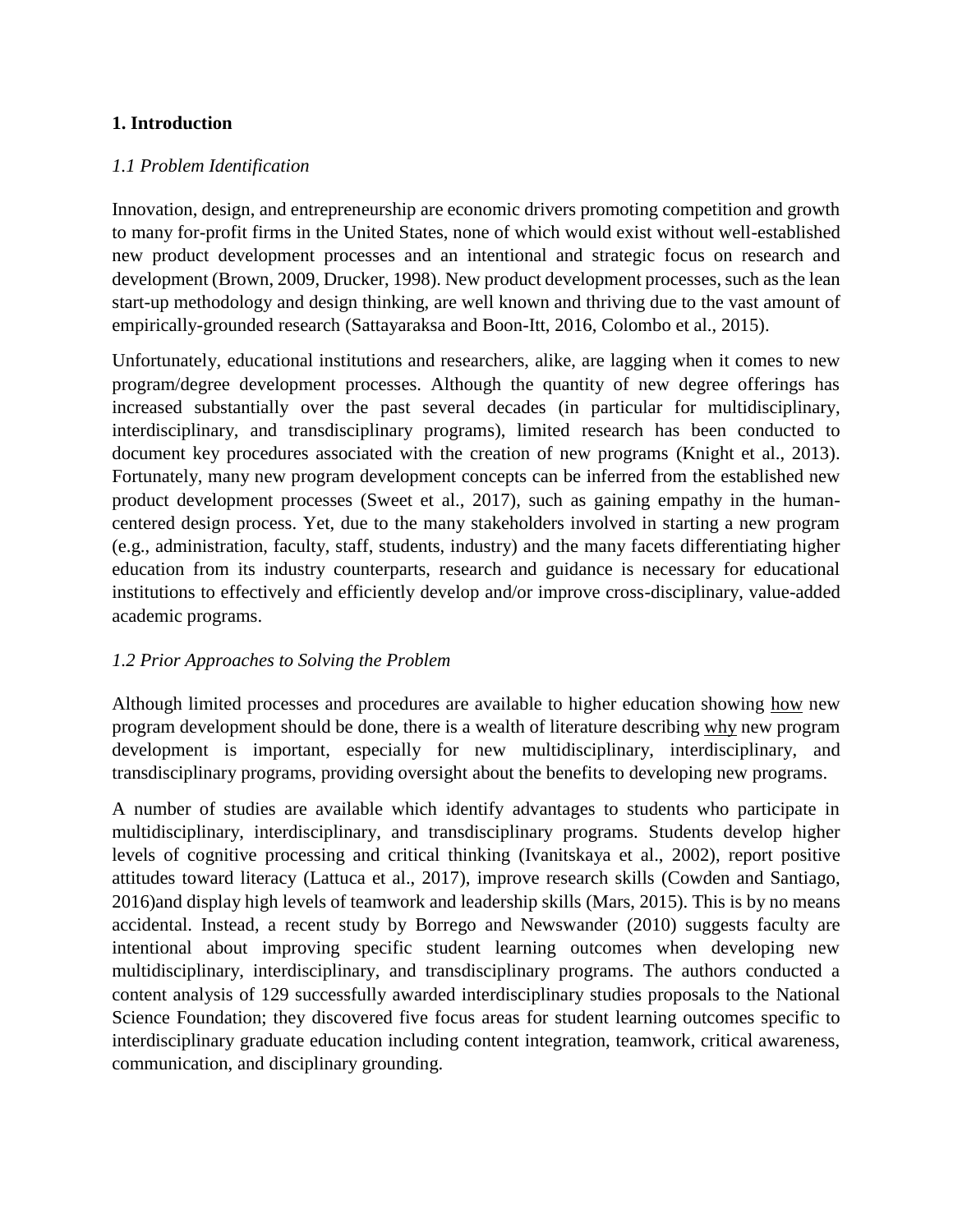Yet, challenges associated with new program development still remain. Herz and colleagues (2011) designed a undergraduate degree program in bioengineering which included an interdisciplinary emphasis on experiential learning and innovation; the authors cite a number of program development challenges including balancing curriculum breadth and depth, incorporating changes while keeping stability, and operating under the university umbrella rather than being located within a specific department.

## *1.3 Remaining Gaps to Solving the Problem and Purpose of this Study*

Gantogtokh and Quinlan (2017) analyzed two interdisciplinary programs to identify challenges involved in the new program development process, suggesting workload, student heterogeneity, and coherence as key barriers. The authors conclude their study calling for academic researchers to be intentional and proactive about creating better strategies and approaches to new program development. Holley (2009) interviewed administrators, faculty, and doctoral students engaged in an interdisciplinary neuroscience program, which resulted in the identification of two key gaps in new program development: (1) traditionally, faculty are encouraged to be highly invested within an individual discipline or within their own department; this creates a hurdle for cross-disciplinary faculty collaboration, and (2) there is a need for an intentional and deliberate process to form and foster multidisciplinary integration. Richter and Paretti (2009) follow suit, stating "While numerous descriptions of interdisciplinary courses and projects appear in the literature, educators still lack rigorous research about learning barriers, outcomes, and concrete interventions to support this interdisciplinary development."

In summary, the literature provides motivation for the importance of developing new multidisciplinary, interdisciplinary, and transdisciplinary programs; this cross-disciplinary collaboration is an important strategy for extending knowledge and producing opportunities for new scholar inquiry associated with real-world problems (Wall and Shankar, 2008). Furthermore, in 2016, the National Science Foundation (NSF) identified "Growing Convergence Research" as a leading area for future NSF investments. The purpose of this study is to show one approach to the new program development process using students (e.g., the customer) in the data collection process. This approach uses participatory research, where students act as researchers and actively participate in the data collection and analysis process. The collective efforts of the research team respond to the following question: How can students be used in the information discovery and analysis process associated with new program development?

#### **2. Background**

#### *2.1 Participatory Action Research in Education*

Participatory action research (PAR) is a qualitative approach to research and inquiry where researchers work collaboratively with the participant subject population to collect data, reflect and take action (Mcintyre, 2007, Ozanne and Saatcioglu, 2008). Yasmeen (2016) conducted PAR in a college-level bio-statistics course in an attempt to improve student learning outcomes for what the author described as a "difficult, dry & non-interesting" course taken by many students majoring in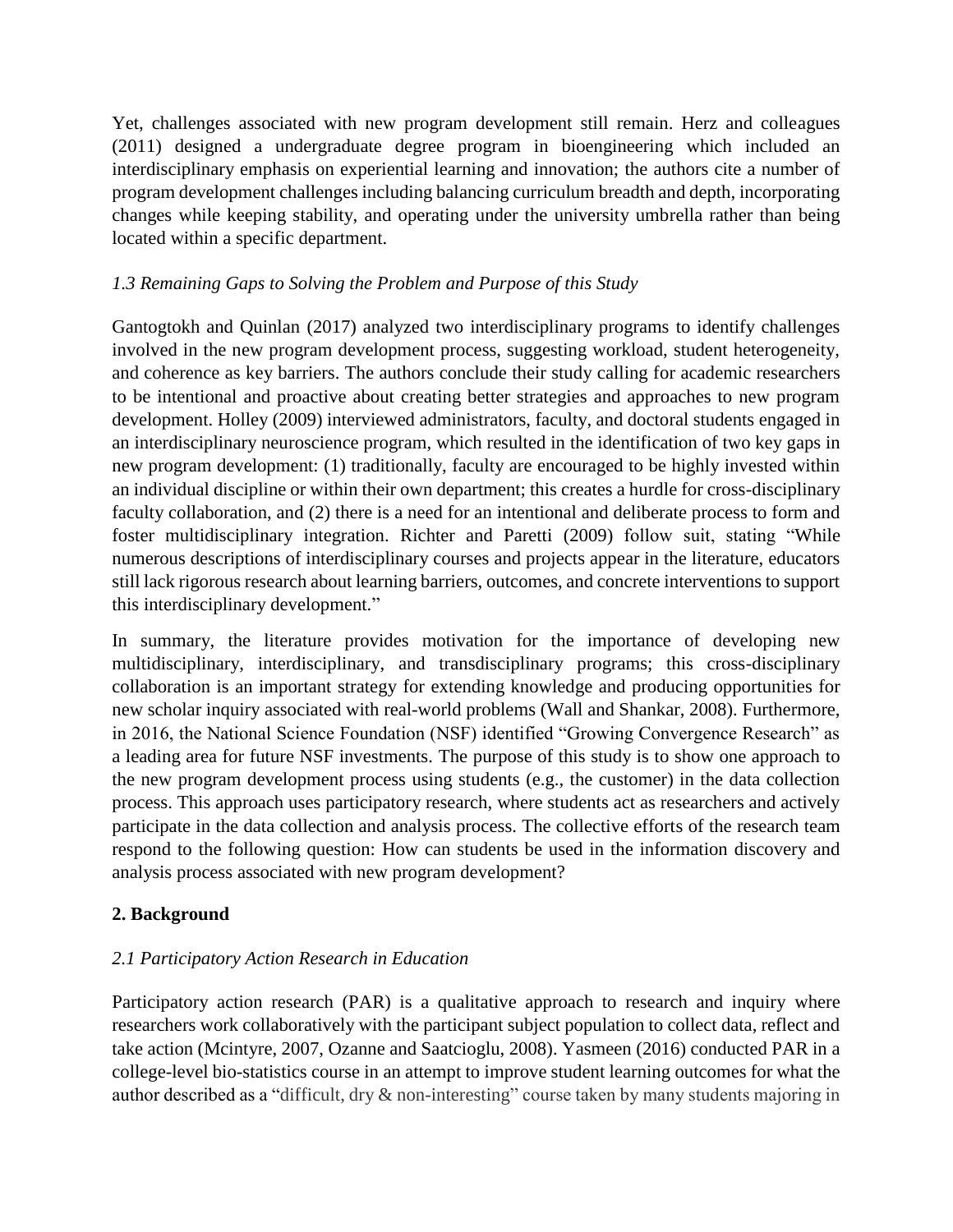biological sciences; students collectively worked with the instructor to share their views, identify problems, and propose changes to the course. Wang and colleagues (2016) describe a study employing PAR to increase problem-based learning approaches within an undergraduate medical program, noting that the collaborative efforts of eight students, two tutors, and four educational researchers was a great benefit due to the triangulation of sources and continued member checking of information. Roberts and co-authors (2015) used PAR to understand issues associated with primary and secondary school absenteeism and low exam scores in Tanzania. Student-driven data collection revealed high teacher absenteeism, overcrowding, and lecture-based pedagogy as causes and the action component resulted in the development of an intensive after-school program centered around cooperative inquiry. Buck and peers (2013) used PAR with 30 elementary school girls to understand female perceptions of science and improve attitudes towards science education; data was collected and action ideas were generated through several focus-group interviews. Roberts (2018) explored the use of multimedia learning methods in teaching a variety of subjects common to the social sciences and business school, showing how PAR was employed to develop, apply and empirically test new teaching approaches with students.

#### *2.2 Photovoice in Higher Education*

Photovoice, commonly linked to participatory action research (PAR), occurs when participatory researchers use photography to offer new insights and perspectives toward making improvement (Wang and Burris, 1997, Kelly et al., 2018). In many cases the photos are supplemented with narrative or focus groups to further elicit understanding in a process coined photo-elicitation (Becke and Bongard, 2018, Copes et al., 2018). Stroud (2014) deployed photovoice as a pedagogical approach in undergraduate chemistry courses to promote student-centered learning through student presentations; the findings suggest an increase in student engagement and student learning outcomes. Mader and colleagues (2016) used photovoice and photo-elicitation to investigate student experiences in rural medical education training programs, noting that the PAR method allowed for greater depth in understanding lived experiences from student perspectives. Herbert and co-authors (2018) used photovoice and photo-elicitation to explore the needs of new and incoming community college students using a first-year seminar course requiring students to document their needs using photos and words. Walker and peers (2017) used photovoice to examine pre-service teachers likes and dislikes associated with the mandatory student teaching experience; the sixteen students took pictures, participated in two focus groups with the lead researcher, and developed an action plan to promote curriculum improvements. O'Neill and McMahon (2012) used photovoice to improve student feedback towards the evaluation and assessment of an undergraduate physiotherapy degree; group consensus was deployed to recommend solutions and take action. Kelly and colleagues (2018) used photovoice to investigate barriers to cross-cultural instruction where students actively participated by collecting images and documenting interpretations; the results suggested an increase in interest, engagement, and enthusiasm for the course.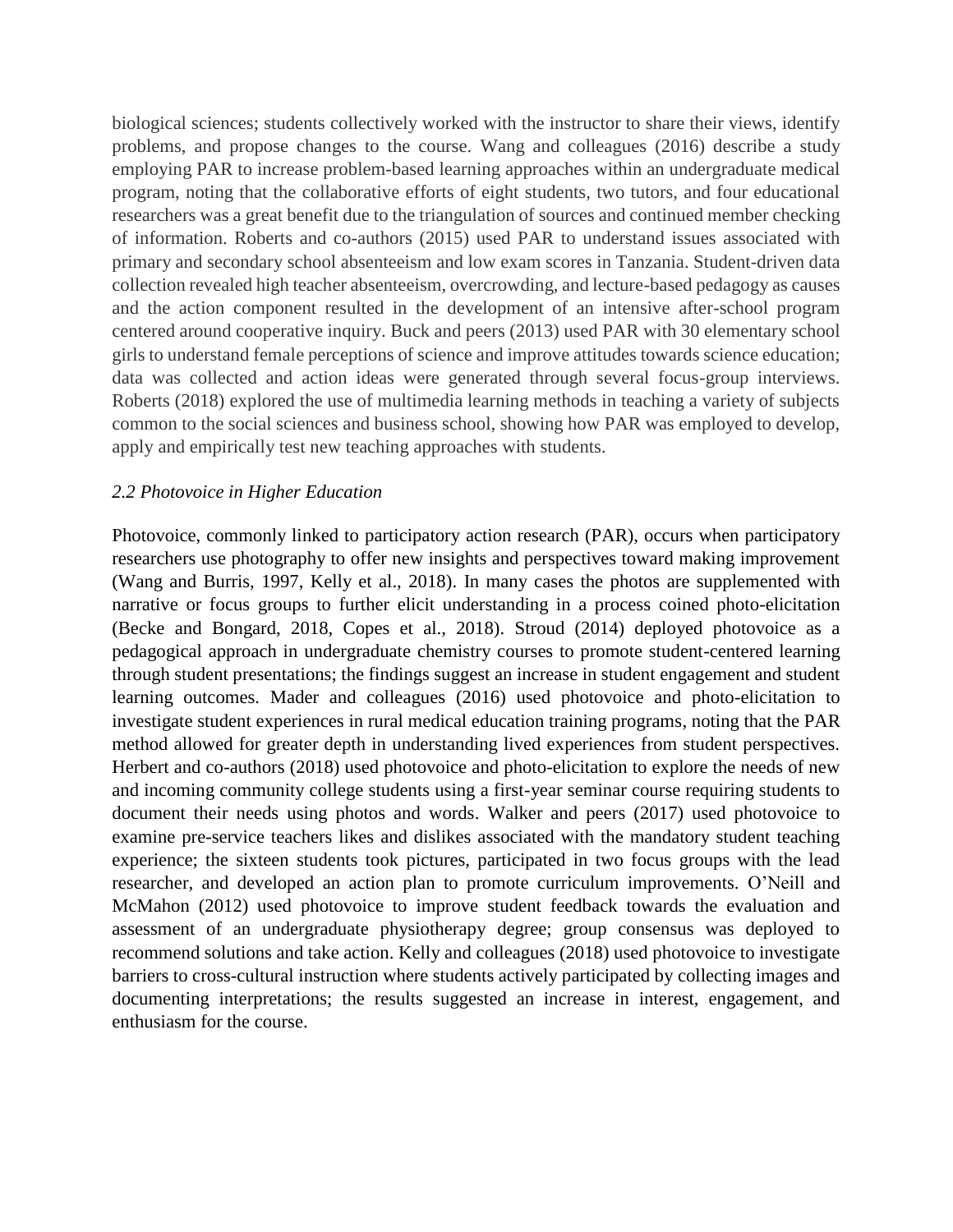#### *2.3 Theoretical Contribution of this Study*

As evidenced in the Introduction section, the literature provides motivation for new program development within multidisciplinary, interdisciplinary, and transdisciplinary programs, implying benefits ranging from the development of critical thinking skills to enhanced student learning outcomes. Unfortunately, there are limited processes and procedures available to higher education showing how new program development should be done. Jumping ahead to the Background section, the literature is also filled with examples of how participatory action research (PAR) and photovoice have been applied to better understand need for improvement within general educational settings. Combining the two research areas, this study is the first, to the best of the authors knowledge, to focus on applying PAR and photovoice to new program development within higher education. Furthermore, it's the first to extend results beyond the basic program development and/or improvements, to provide recommendations for stakeholders and benefactors throughout higher education, including administration (e.g., Deans and Department Chairs), faculty, and various staff working in marketing, recruitment, and advising, to name a few.

#### **3. Methods**

#### *3.1 Participants*

Students enrolled in a newly offered bachelor's degree in transdisciplinary studies in technology were required to participate in the research as a class assignment. Eleven students participated in the study, including six females and five males. All participants were enrolled full-time at the research-intensive university located in the Midwest, U.S.A. Five of the participants were freshman, four were sophomores, and three were junior level students. The study design was approved by the university IRB #1808020877 as Exempt Category (1). As a result, students were notified that the class assignment would be used for research purposes.

#### *3.2 Study Design and Data Collection*

The participatory research methods of photovoice and photo-elicitation, a qualitative approach, was deployed. Data collection required three main phases. First, students were given the assignment shown in [Figure 1.](#page-6-0) Upon submission to the learning management system, a duplicate set of pictures and narratives were copied and stored on a common shared drive within a folder, which only the researchers could access. Second, the instructor placed photos anonymously and randomly into PowerPoint slides to prepare for the in-class discussion (a.k.a. focus group). An example of one of the slides is shown in [Figure 2.](#page-6-1) Third, the instructor led a focus group session with the participants. Here, the SHOWED method (Gant et al., 2009), as shown in Table 1, was used to elicit further discussion and explanation from the pictures. An audio recording device captured participants' reflective, thought-provoking responses. The audio recording and transcribed discussion were stored on a common shared drive within a folder, which only the researchers could access.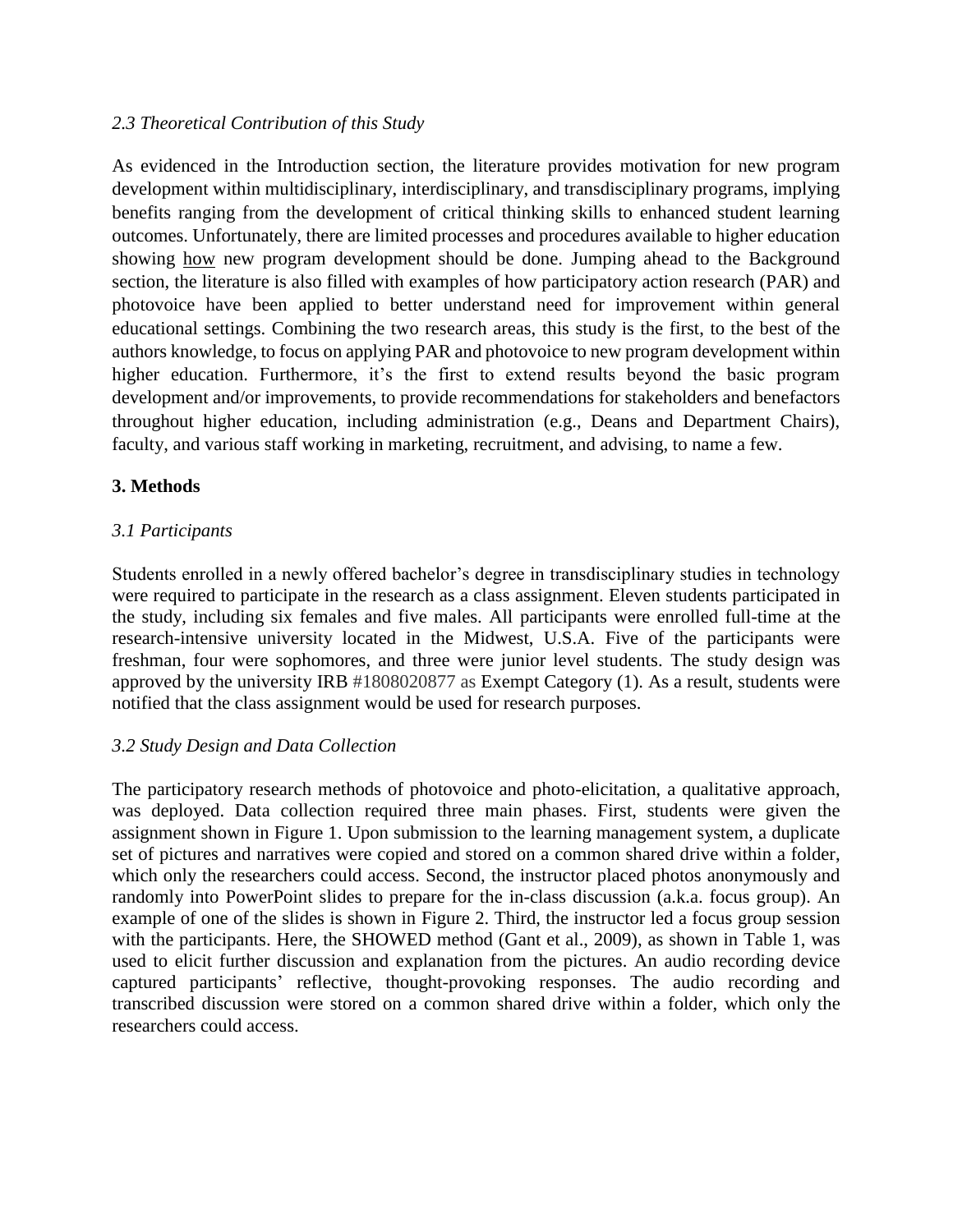Step 1: Take 8 photos responding to your experience with the transdisciplinary studies in technology (TST) program, by specifically considering the following questions. Each question in the list should be exemplified through two pictures. Pictures must be taken by you (and not downloaded from the web). Think outside the box!

- What factors guided your decision to enroll in the TST program?
- What challenges or barriers exist that might negatively impact your participation in the TST program?
- What successes or motivations exist that positively impact your participation in the TST program?
- What recommendations can you offer that could/should be made to the TST program in an effort to increase your satisfaction, likelihood of completing a degree, and future employability?

Step 2: Insert all 8 photos into a Microsoft Word document. Under each photo, write a 3 to 5 sentence narrative explaining each photo and how it relates to the question.

Step 3: Place your name and assignment title in the header. Submit the Microsoft Word document to [the learning management system].

Figure 1: Photovoice Assignment

<span id="page-6-1"></span><span id="page-6-0"></span>

Figure 2: Example Focus Group Slide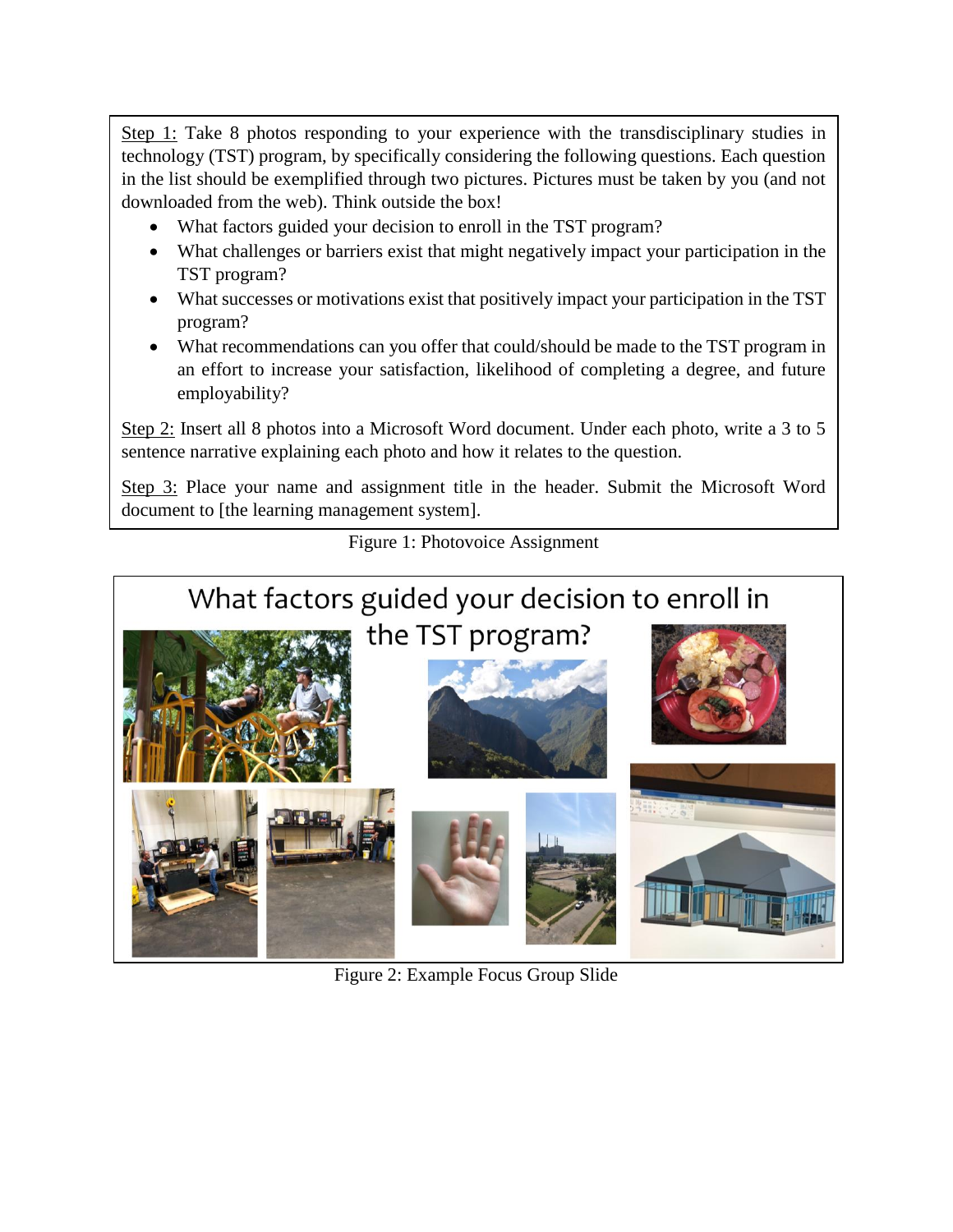| Table 1: SHOWED Method |                                                                        |
|------------------------|------------------------------------------------------------------------|
|                        | What do you See here? What is this photo about?                        |
| 2.                     | What is really <i>Happening</i> here? Why does this photo represent to |
|                        | you?                                                                   |
| 3.                     | How does this relate to Our lives? How does this challenge/barrier or  |
|                        | success/motivation impact your life?                                   |
| 4.                     | <b>Why</b> does this concern, situation, strength exist? Why does this |
|                        | challenge/barrier or success/motivation exist? What would              |
|                        | prevent/stop it from existing?                                         |
| 5.                     | How can we become <i>Empowered</i> through our new understanding?      |
|                        | Now what? How can you overcome the challenge/barrier? How can          |
|                        | you leverage the success/motivation?                                   |
| 6.                     | What can we $Do$ ? What are the next steps? What are your goals for    |
|                        | moving forward?                                                        |

## $T_{\text{t}}$  11:  $\frac{1}{2}$   $\frac{1}{2}$   $\frac{1}{2}$   $\frac{1}{2}$   $\frac{1}{2}$   $\frac{1}{2}$   $\frac{1}{2}$   $\frac{1}{2}$   $\frac{1}{2}$   $\frac{1}{2}$   $\frac{1}{2}$   $\frac{1}{2}$   $\frac{1}{2}$   $\frac{1}{2}$   $\frac{1}{2}$   $\frac{1}{2}$   $\frac{1}{2}$   $\frac{1}{2}$   $\frac{1}{2}$   $\frac{1}{2}$   $\frac{1}{2$

#### **4. Analysis and Results**

The NVivo 11 qualitative analysis software was used to analyze the photos, narratives, and transcripts. Due to the qualitative nature of the research, the goal of the analysis was to explore potential themes within the data. All data documents were imported into NVivo and the researchers read through the documents several times. The documents were coded and themes were identified. Analysis of the participatory research method led the researchers to identify four themes related to the new bachelor's degree in transdisciplinary studies in technology: (1) learning style, (2) learning context, (3) learning purpose, and (4) innovative approaches to learning. Due to the qualitative nature of the research, the goal of the analysis was to explore potential themes within the data.

#### *4.1 Theme 1: Learning Style*

The theme, learning style, includes the attributes of agency and choice, active hands-on learning, and real-world applications.

#### 4.1.1 Agency and Choice

Participants reported that program agency and choice was a key factor for joining. [Note: The bachelor's degree in transdisciplinary studies in technology (TST) requires 120 credits to complete. About 1/3 of the credits are core TST classes and the remaining credits are chosen by the students, within certain guidelines. Thus, the term agency and choice is associated with the freedom and flexibility for participants to define their own educational path.]

*The freedom within the program motivates me to take hold of the reins of my education.* 

*By the time I graduated, I had changed my mind a million times, which was okay because I had chosen the TST program, and that meant that I didn't have to choose just one thing. I could make my degree based on multiple majors.*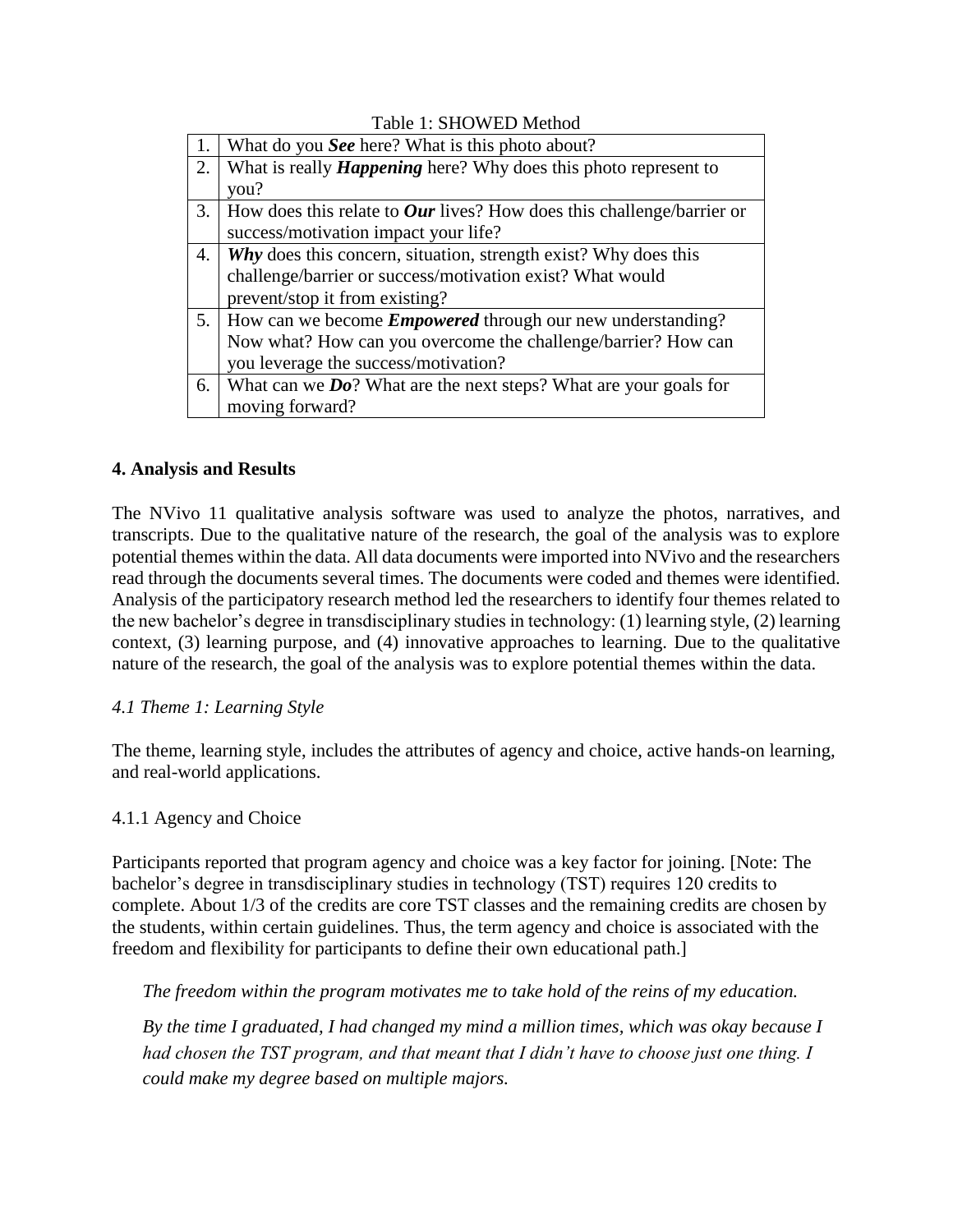*This is my main reason for joining TST because I felt I was good at multiple things and that I didn't want to just choose one.*

*Just like anything in life you need to work hard in order to be successful and I think this is especially important in this program because its not as guided as other exact curriculum classes and its more based on how much you put into it on how much you will get it.*

*[The program] provided me with the freedom to create my own schedule and try new things from all different places on campus.*

4.1.2 Active Hands-On Learning

Participants reported the enjoyment and increased ability to learn when facilitated via active hands-on learning.

*I wouldn't just be working on theory and math, I would be working with my hands.*

*Through all of the "What Kind of Learner Are You?" type of tests that you take throughout middle school and high school, I have always been shown that I am a hands-on learner.*

*I also enjoy the interactive side with field trips and experiments and movies we get to watch, as pictured here.*

*I also really like hands on activities whether it is field studies or making something with the 3d print.*

*More technology in the class would also help in adding more hands-on activities in class.* 

#### 4.1.3 Real-World Applications

Participants reported the enjoyment and increased ability to learn when conducted via real-world applications.

*An amazing thing about the TST program is being able to create all these project ideas and then see them actually come to life.*

*This summer I went to a study abroad trip to Peru and I really enjoyed it. I think offering more collaboration programs or even traveling programs would be really good for the program, you learn these collaborative skills and communication.*

*This photo shows a wheelchair fun ramp design concept I created last year.* 

*Below is a picture of a prosthetic leg I designed*

*This community garden/park concept was meant to be engaging, bring community together, and provide something for everyone.*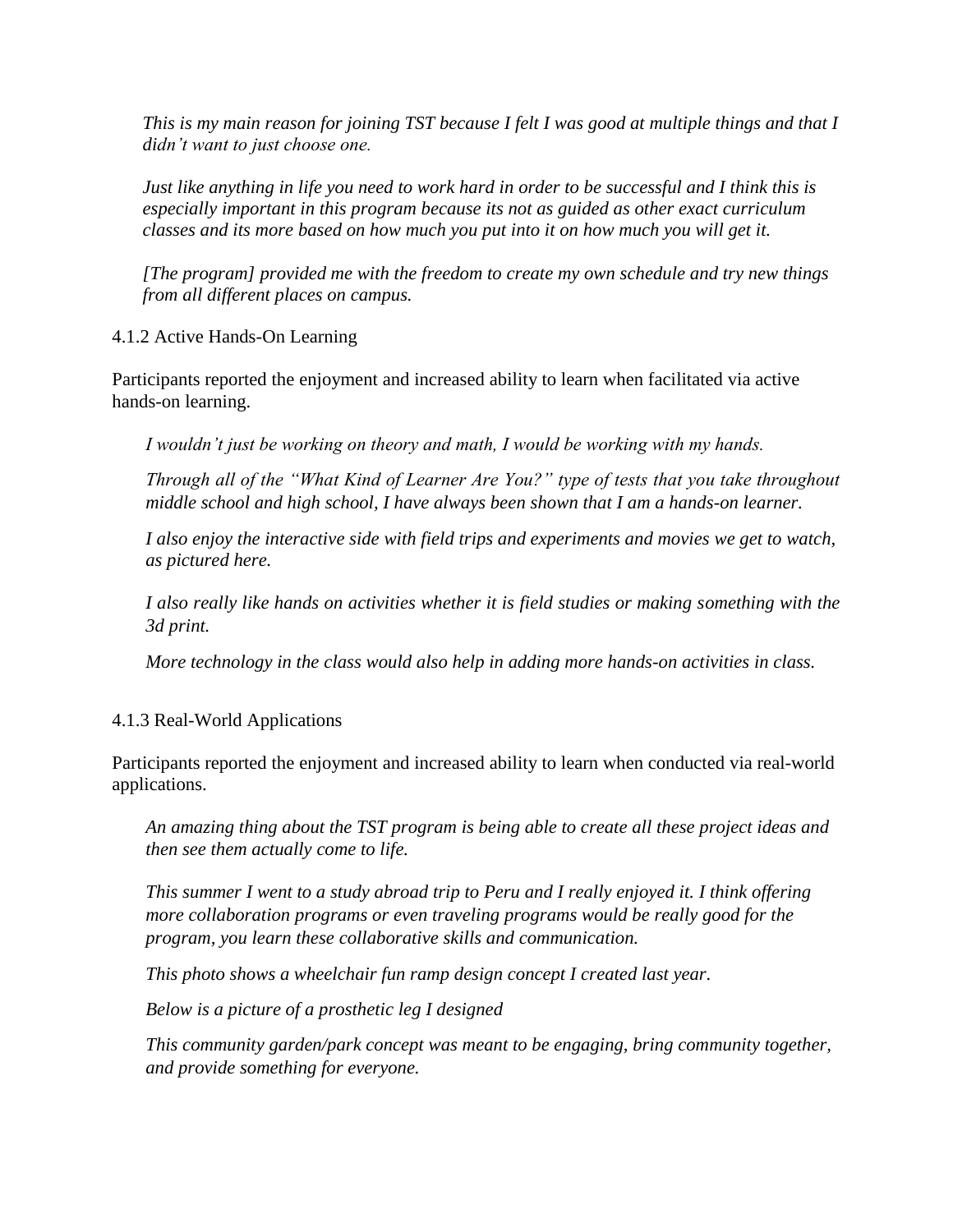#### *4.2 Theme 2: Learning Context*

The theme, learning context, includes the attributes of technology and design focused assignments, integration of humanities, and self-selected disciplines of interest.

4.2.1 Technology and Design Focused Assignments

Participants reported the desire to work on more technology and design-focused assignments, increasing technical and analytical skills.

*I wanted an education path that was technologically based, but sets me onto a platform that I can integrate technologies into every group from children to operating professionals.*

*I was craving to learn more technical skills.* 

*The design itself was horribly flawed and not at all safe but I enjoyed going through the design process with it.* 

*I was really proud of the 3D modeling skills I learned in such a short time.* 

*I am currently taking Intro to C programming, because I want to go into computer engineering.*

*I think seeing these kind of projects really encouraged me to want to continue with technology.* 

*I knew that we would get to use fun softwares and technology. I love technology and I absolutely love messing around with new programs.* 

#### 4.2.2 Integration of Humanities

Participants reported the longing to integrate the humanities through the development of artistic and writing skills, for example.

*I also really like philosophy, and the intersection of human and technology.*

*I really think that there should be more nature related activities in the program.* 

*Phenomology is a whole big thing that I didn't actively think about.* 

*One thing we focused on a lot last year was journaling.* 

*One of my major interests is art. This is a picture from one of the paintings I have just recently started.*

*You also understand how to bridge cultures and understand different perspectives.*

*Another thing that made me want to join the TST program was the idea of being able to combine these multiple disciplines by thinking holistically. For example, this picture shows*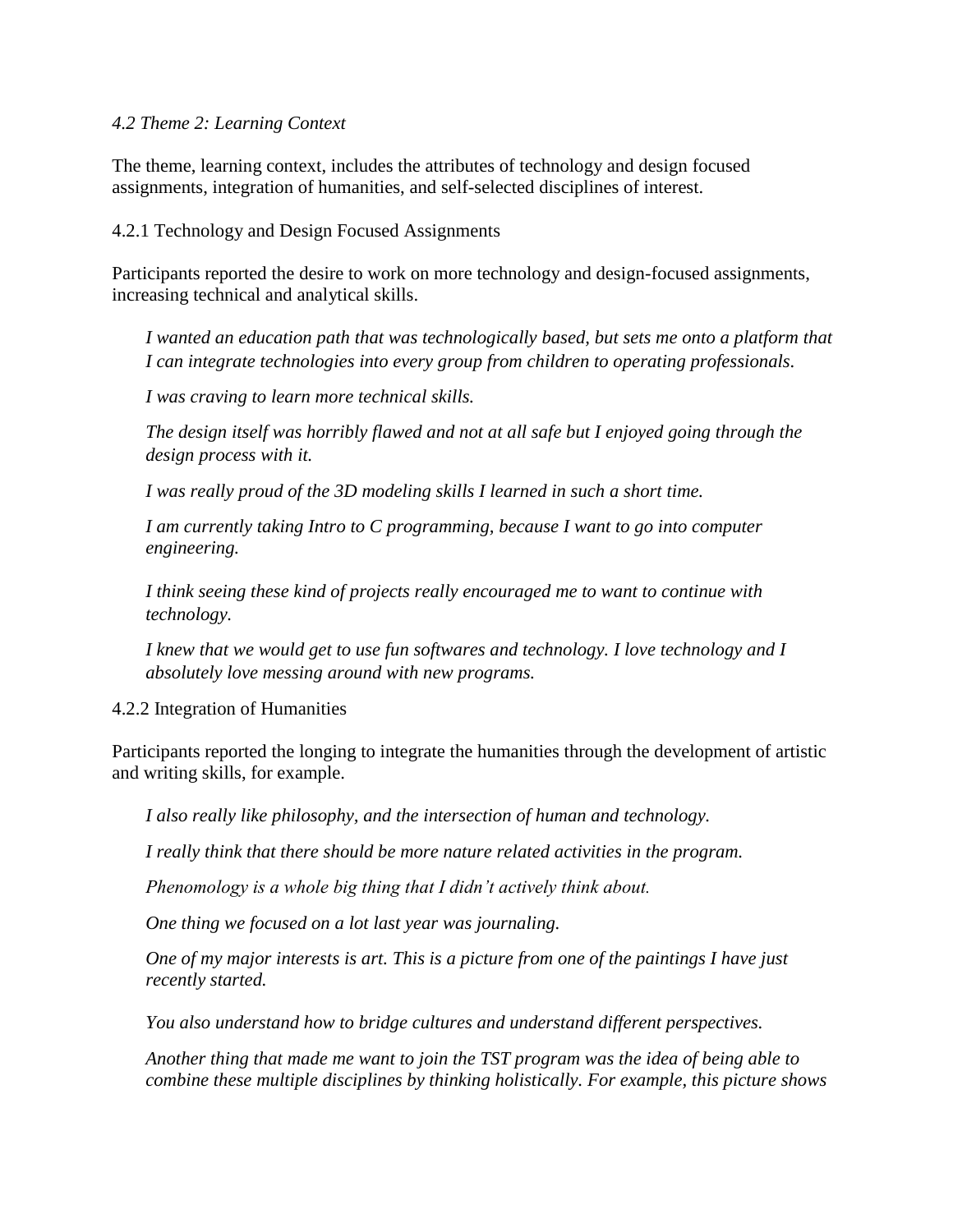*only the flower in depth but not the whole city behind it which is allowing the flower to exist because of the watering system the city has implemented for the flower.*

*I would be more motivated to continue with the TST program if we practice soft skills which make us more adaptable, useful, and able to make a difference in the world.* 

4.2.3 Self-Selected Disciplines of Interest

Participants reported the benefit of going beyond technical depth to add context breadth through self-selected disciplines of interest.

*The primary factor that led me to enroll in TST was my love for the interdisciplinary studies.*

*I am double majoring in industrial design as well*

*She noticed from talking with me that I had many different interests, but no one career caught my eye.*

*There is lots of things I can learn to do if I choose to be a part of this major. I can combine many of my various interests into one course.*

*I think an important thing for me if I choose to pursue this major would be the ability to double major.*

*I chose to participate in the TST program because it gave me the opportunity to mix things that may not seem go together. While doing Animation, I can also have pieces of a Web Design degree.*

*This picture relates to TST for me by showing how you can have knowledge in many different areas (all the different objects on the wall) but still be able to combine them all (all of them fit in the painting).*

#### *4.3 Theme 3: Learning Purpose*

Participants reported the choice of enrollment in this particular program as a way to prepare for a career. Participants stressed the importance and purpose of this learning approach has given them a leg up on their non-TST student peers.

*I enjoy the few times we had professionals from industry come in to make critique, but that's the tone we should always be preparing for.*

*I hope to find a way to fuse all my interests into a cohesive skillset that will make me a more marketable job candidate.* 

*The writing skills gained could be used to promote the TST program and let more employers know who we are!*

*I would also like a little more knowledge about what I can do with a degree like this.*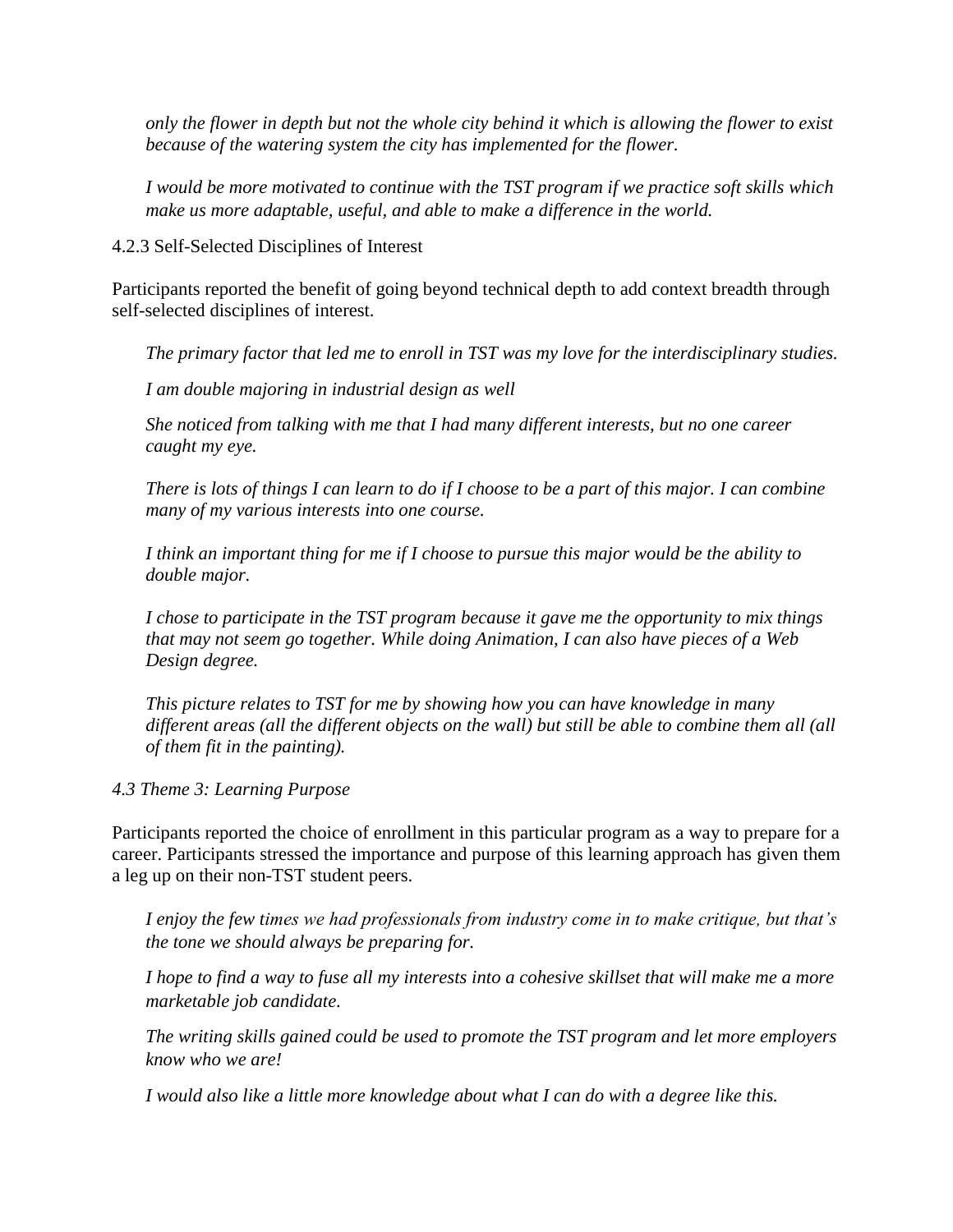*The TST doesn't just talk and experiment but shows us how the industry works that we are studying.*

*This job is really what got me into the TST program, because it showed me the importance of learning through doing.*

*This specific event was not too challenging but it gave me the most experience of what it is like in the workplace and how to deal with difficult problems.*

*I come from a business and construction background and I believe this major will greatly help me with that in my future by letting me personalize my path towards success.* 

*I think this itself is a success because its saying that transdisciplinary is the future and I really think that's honestly the truth in terms of technology and even just the job industry in general.*

#### *4.4 Theme 4: Innovative Approaches to Learning*

Participants reported the choice of enrollment in this particular program simply because of its focus on being different, new, and innovative.

*It's new and it frankly never been done before.* 

*It's such a hot topic right now!*

*I am motivated to continue with this program because, unlike the others, it feels like a blank slate, or an empty room that I can fill with anything I see fit.* 

*I knew I would love learning in a way that is different than regurgitating information and standardized testing.* 

*So far, I like that it is not in the traditional classroom setting.*

*The molding and evolving process of growing is a very prevalent, yet sensitive procedure that I felt that my education should be able to mimic, if not keep up with.*

#### **5. Discussion**

#### *5.1 Summary of Findings*

The themes can be summarized into a story, as shown in [Figure 3.](#page-12-0) The learning style (#1) includes agency and choice, actives hands-on learning, and real-world applications, and the learning context (#2) includes technology and design focused assignments, integration of humanities, and selfselected disciplines of interest. When these two (learn style and learning context) are combined, it provides students a sense of learning purpose (#3), in that it offers an ideal route to career preparation. From a holistic perspective, the "equation" suggests an innovative approach to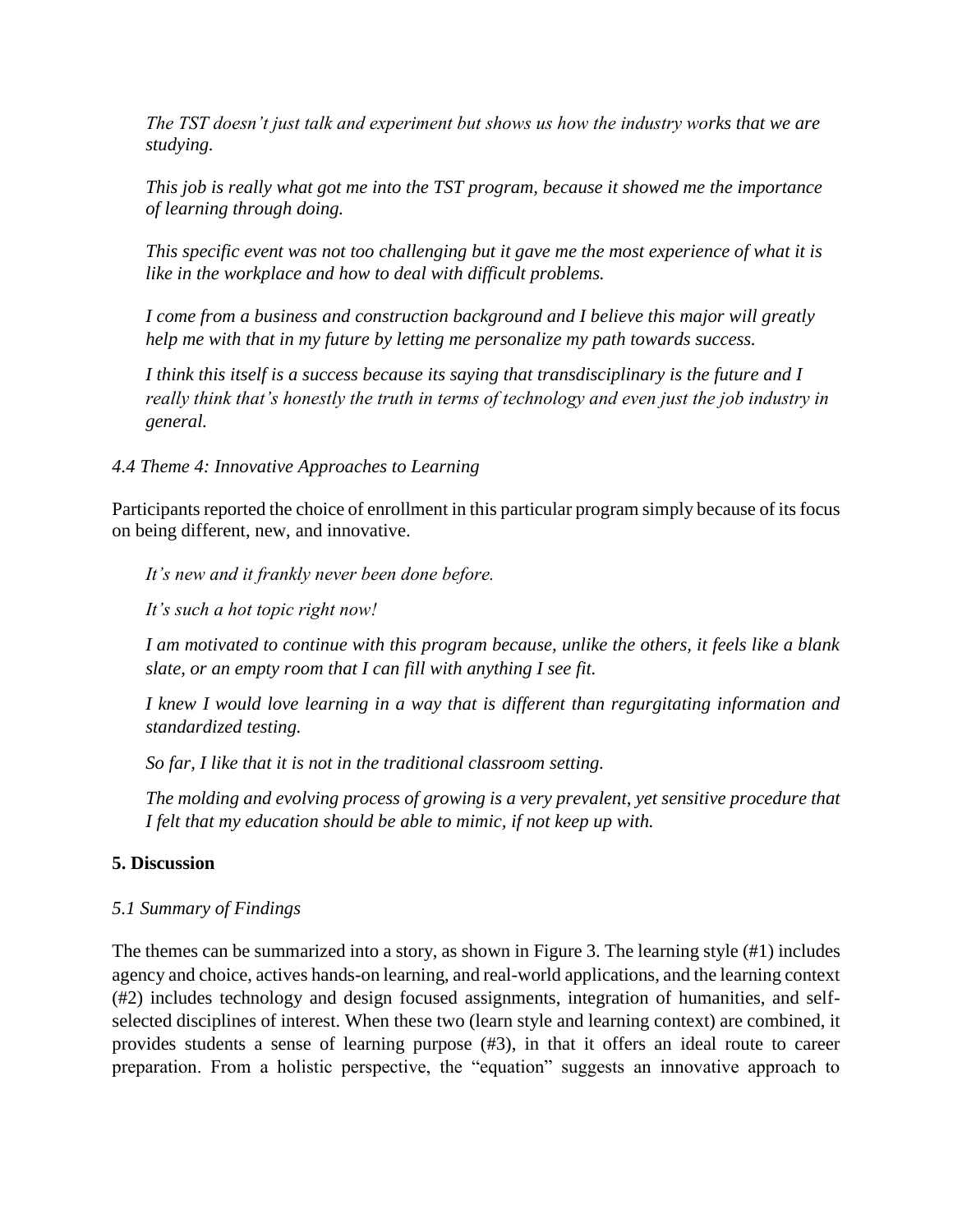learning (#4), which in itself offers a value proposition for students who simply desire to do things differently.



Figure 3: Summarized Findings

#### <span id="page-12-0"></span>*5.2 Benefactors of User-Generated Content*

This story and associated themes, which resulted from user-generated content, has the potential to benefit many different stakeholders throughout campus and beyond. First, administration can benefit from this information. Knowing that students desire the integration and transcendence of multiple topic areas, from technology and design to the humanities, Deans and Department Chairs can use this as motivation for establishing additional new programs within the College and across the University. For example, with this specific bachelor's degree in transdisciplinary studies in technology (TST) students are required to complete 120 credits; about 1/3 of the credits are core TST classes and the remaining credits are chosen by the students, within certain guidelines. One department within the college has already expressed interest in creating a TSET (transdisciplinary studies in ENGINEERING technology) degree. In this case, students would still take the core TST classes (about 1/3 of the credits) but the other credits would follow more closely to the engineering technology curriculum. What about a TSCT (transdisciplinary studies in COMMUNICATIONS technology) degree? Or a TSAT (transdisciplinary studies in AVIATION technology) degree? Knowing that students may have a specialized interest area (for example, in engineering, communications, or aviation), Deans and Department Chairs can create a win-win for increasing enrollment within their specific degrees.

Second, TST faculty can benefit from this information with respect to curriculum design. Student feedback is critical and beneficial for understanding what works and what doesn't work. For example, one of the focus group discussions led to a conversation about software depth versus breadth. Would students prefer to learn one software very well or learn how to use a variety of software platforms at a higher overview level? The discussion suggests that students prefer the prior. As a result, future curriculum is being modified to provide "deep dives" into software to optimize understanding of key features and software outputs.

Third, the staff working in marketing, recruitment, career services and advising can benefit from this information. Understanding what led students to enroll in the program, in that many students simply wanted to do something different, can assist marketing in the development of new program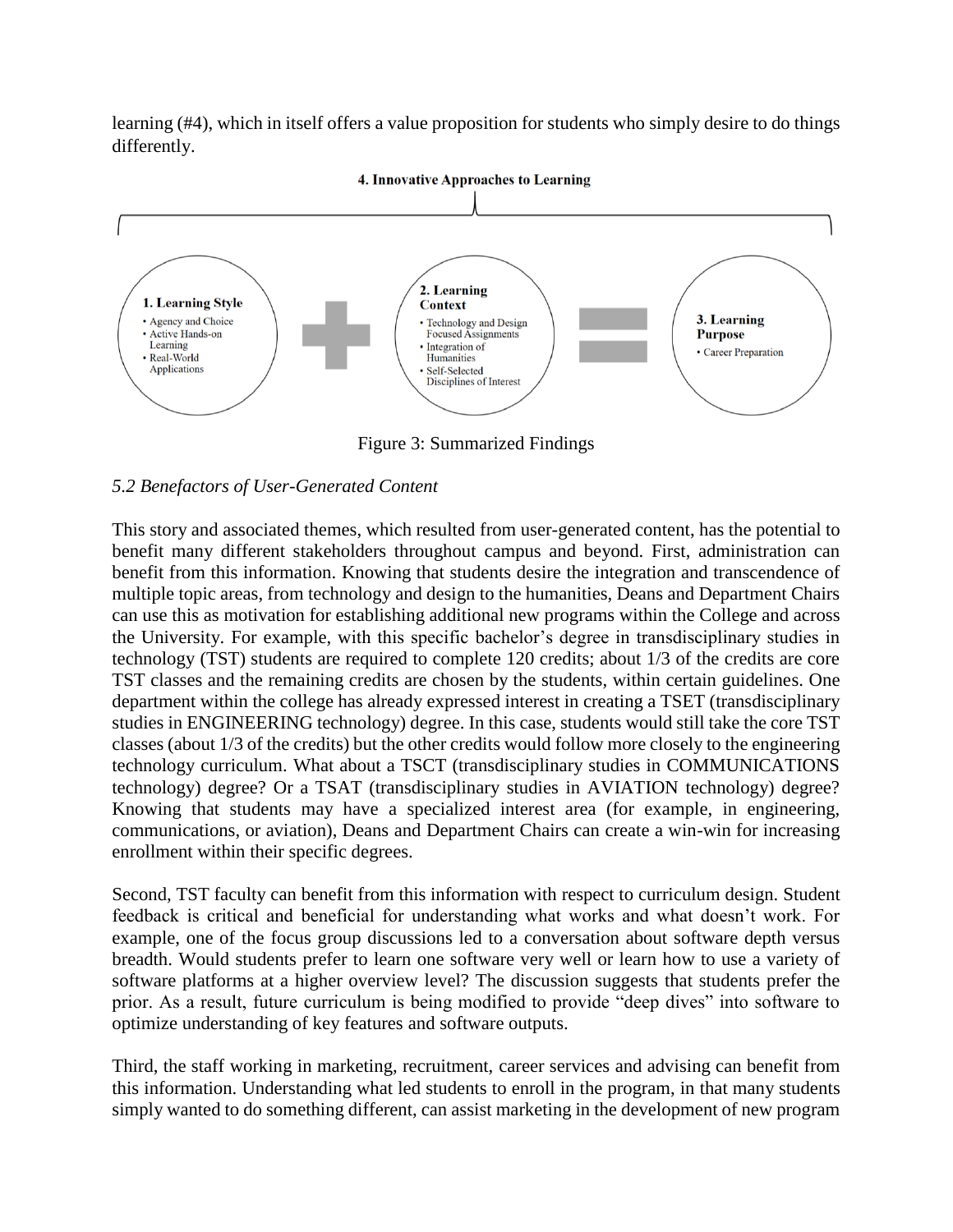materials (e.g., website presence, program fliers, and other marketing materials). In addition, knowing how students heard about the new program is beneficial for recruitment. It can help them plan new recruitment events taking into consideration the motivations, values and mindsets of potential future students. Advising also benefits from this information. It can help advisors guide students towards or away from the new program. For students that are more independent, resourceful, are open to experimenting, and enjoy the integration of STEM and the humanities, the advisors can lead them towards this program. However, for students that prefer more structure and desire depth within a specific discipline, advisors can quickly recognize the potential lack of fit and lead students down a different educational path.

Lastly, and in summary, the students can benefit by sharing this information due to improvements made to the program. Specifically, due to the student requests for additional specialized interest areas, plans are underway for administration to establish new specialized interest areas. These new concentrations or tracks will make it easier for students to take the necessary courses without worrying about pre-requisite requirements. Furthermore, due to the student requests for more in depth software training, versus learning several software programs at a high level, faculty are currently in the process of curriculum redesign to focus more on depth rather than breadth. Finally, students are confident the program will prepare them for entering the workforce. However, students expressed the need for additional language they can use to explain the new program to family members, peers and potential employers. Marketing is currently in the process of developing new program materials and updating the website. In addition, career services is currently developing a career fair to meet the specific needs of transdisciplinary, multidisciplinary, and interdisciplinary type programs.

#### **6. Conclusion**

#### *6.1 Summary*

The purpose of this study was to show one approach to the new program development process using students (e.g., the customer) in the data collection process. This approach used participatory research and photo-voice to allow students to act as researchers and actively participate in the data collection and analysis process. In response to the research question, "How can students be used in the information discovery and analysis process associated with new program development?" the authors provided a process for student involvement in the continuous improvement of a new program called transdisciplinary studies in technology. Furthermore, the authors provided recommendations for how university stakeholders can benefit from the user-generated information. Specifically, administrators can use the information to collaborate on new dual degree offerings, faculty can use the information to improve the curriculum design, marketing can use the information to develop new materials, and recruitment and advising can use the information to better understand the motivations, values, and mindsets of potential future students.

#### *6.2 Future Research*

As noted in the Introduction, future research should continue to investigate how innovation and design processes can be developed and deployed in higher education (Gantogtokh and Quinlan, 2017, Holley, 2009, Richter and Paretti, 2009). New program development is vital for educational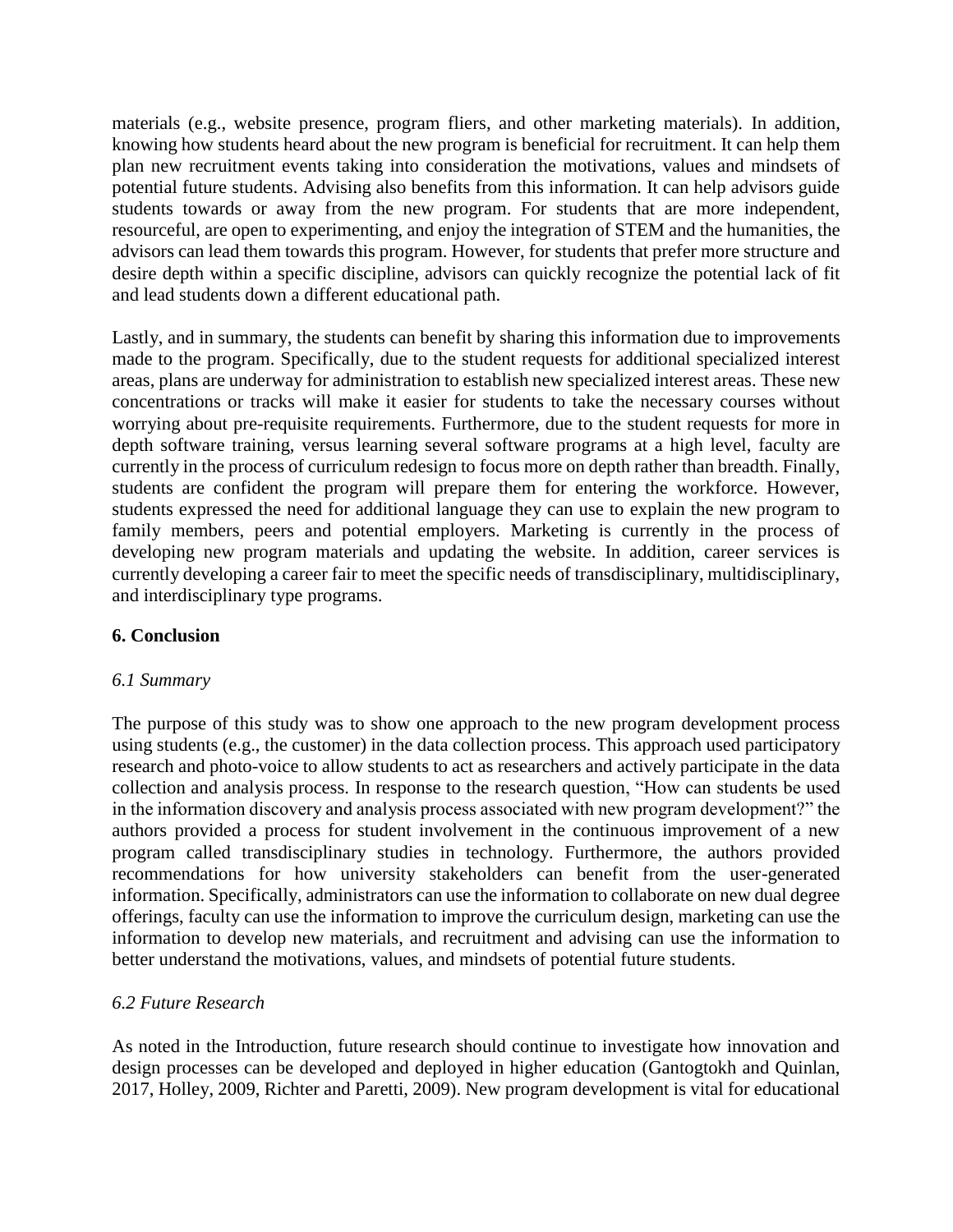institutions to stay current with the ever changing industry needs (Wall and Shankar, 2008). Thus, higher education needs to develop new processes for information discovery, analysis, and dissemination. In addition, researchers need to be deliberate and intentional about empirically investigating and validating best practices for new program development.

#### **7. References**

- Becke, S. D. & Bongard, S. 2018. Using photo elicitation to introduce a network perspective on attachment during middle childhood. *International Journal of Qualitative Methods,* 17**,** 1609406918797017.
- Borrego, M. & Newswander, L. K. 2010. Definitions of Interdisciplinary Research: Toward Graduate-Level Interdisciplinary Learning Outcomes. *The Review of Higher Education***,** 61-84.
- Brown, T. 2009. *Change by design: how design thinking transforms organizations and inspires innovation* New York, NY, Harper Collins.
- Buck, G. A., Cook, K. L., Quigley, C. F., Prince, P. & Lucas, Y. 2013. Seeking to improve African American girls' attitudes toward science: A participatory action research project. *The Elementary School Journal*.
- Colombo, G., Dell'era, C. & Frattini, F. 2015. Exploring the contribution of innovation intermediaries to the new product development (NPD) process: a typology and an empirical study. *R&D Management,* 45**,** 126-146.
- Copes, H., Tchoula, W., Brookman, F. & Ragland, J. 2018. Photo-Elicitation Interviews with Vulnerable Populations: Practical and Ethical Considerations. *Deviant Behavior,* 39**,** 475- 494.
- Cowden, C. D. & Santiago, M. F. 2016. Interdisciplinary Explorations: Promoting Critical Thinking via Problem-Based Learning in an Advanced Biochemistry Class. *Journal of Chemical Education***,** 464.
- Drucker, P. F. 1998. The discipline of innovation. *Leader to Leader,* 1998**,** 13-15.
- Gant, L. M., Shimshock, K., Allen-Meares, P., Smith, L., Miller, P., Hollingsworth, L. A. & Shanks, T. 2009. Effects of photovoice: Civic engagement among older youth in urban communities. *Journal of community practice,* 17**,** 358-376.
- Gantogtokh, O. & Quinlan, K. M. 2017. Challenges of designing interdisciplinary postgraduate curricula: case studies of interdisciplinary master's programmes at a research-intensive UK university. *Teaching in Higher Education***,** 569.
- Herbert, K. J., Baize-Ward, A. & Latz, A. O. 2018. Transformative Pedagogy with Innovative Methodology: Using Photovoice to Understand Community College Students' Needs. *Community College Journal of Research and Practice***,** 536.
- Herz, L., Russo, M. J., Ou-Yang, H. D., El-Aasser, M., Jagota, A., Tatic-Lucic, S. & Ochs, J. 2011. Development of an Interdisciplinary Undergraduate Bioengineering Program at Lehigh University. *Advances in Engineering Education,* 2.
- Holley, K. 2009. The challenge of an interdisciplinary curriculum: a cultural analysis of a doctoraldegree program in neuroscience. *The International Journal of Higher Education and Educational Planning,* 58**,** 241-255.
- Ivanitskaya, L., Clark, D., Montgomery, G. & Primeau, R. 2002. Interdisciplinary Learning: Process and Outcomes. *Innovative Higher Education,* 27**,** 95-111.
- Kelly, K., Lee, S. H. M., Bowen Ray, H. & Kandaurova, M. 2018. Using the Photovoice Methodology to Increase Engagement and Sharpen Students' Analytical Skills Regarding